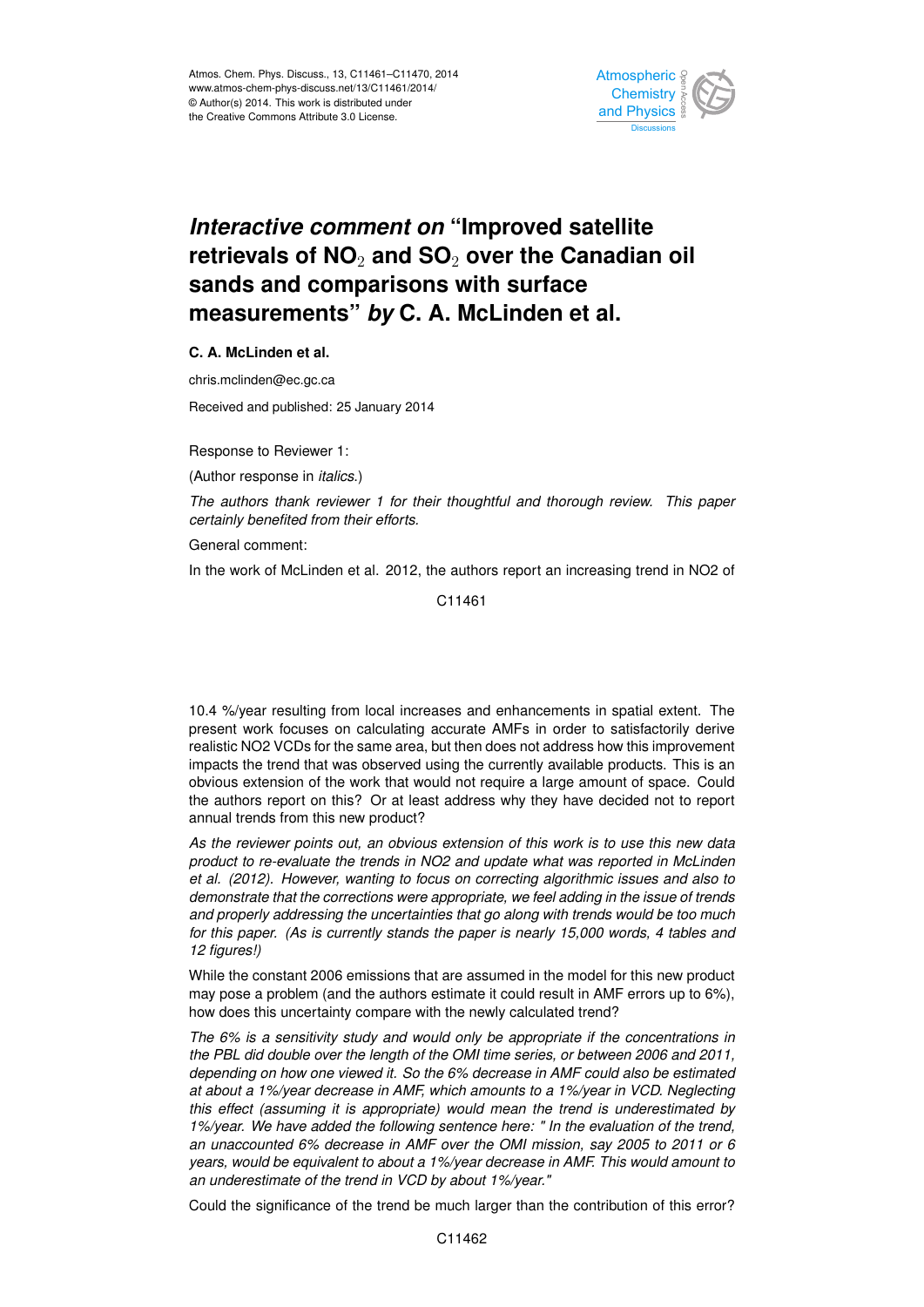The readers have no sense of whether indeed it is important or not in this context. It would be nice to know whether the trend was reproduced (attenuated, accentuated, or not at all?) in the new satellite-derived tropospheric VCDs. My sense is that this manuscript is not too long to exclude such an addition.

*While we have not as yet finalized the updated trend, it will not vary much from the original number and the 1%/year would be a relatively minor correction (or a 1%/year addition to the uncertainty budget, depending on how best to utilize this value).*

Comments on the error budget:

In Section 4.1, the authors state that the "primary goal" of this work was to address systematic errors in the current data products. While the sum total of these systematic errors seems to have been addressed (we see for example the ratio of the new "EC AMF" to DOMINO AMF in Figure 6), the authors do not specifically break down how replacing particular inputs of the current data products contributed to reducing the systematic error. It would have been nice, and in my opinion most useful to future investigators, to report how much of the improvement in the new product could be explained by, for example, a higher resolution absorber profile alone. How much did the other improvements (surface reflectivity, more correct treatment of snow, topography) contribute individually? The results of such an analysis might be different from previous work addressing these issues at other locations, given the unique latitude, land cover changes, snow cover, and emission patterns of this particular region. Considering their stated "primary goal", can the authors speak to this at all?

*Yes, this is a good point, although only relevant for NO2 as the original SO2 AMF was a constant. We performed some additional sensitivity studies to address this issue. The key changes were (i) using profiles from a high resolution model based on recent emissions instead of a coarse resolution model using outdated emissions and (ii) use of a higher resolution, annually varying surface albedo instead of an annually invariant, low resolution albedo. Disentangling the higher model resolution aspect from the updated*

C11463

*emissions was not straightforward and so those two aspects were assessed together.*

*In the interest of space, we felt it reasonable to describe the more important aspects of this study without a detailed analysis or introducing new figures or tables. We added an additional paragraph describing this analysis and a summary of the important numbers.*

Also along the lines of the error budget, I would ask the authors to defend explicitly their choice of ranges in calculating error in the EC AMFs. In Table 3, column 3 the authors state the "parameter uncertainty" in cloud fraction, cloud pressure, albedo, surface pressure, and column ozone, but it is not obvious why these particular ranges were chosen. I would prefer to see the reasoning behind these choices in the manuscript, particularly if there should be references to other work (for example, is there a reference that states the surface albedo derived from MODIS is 0.02?). Without this reasoning, the error budget has little meaning.

*Of the random error terms, the cloud fraction and cloud pressure are taken from the OMI cloud retrieval algorithm paper - the reference is now provided in the table. The column ozone value of 20 DU (about 5%) is from a validation study for the OMI-TOMS data product. Profiles shape was discussed above. Surface pressure uncertainty was derived from the variability from the forecast model over the course of one month, and albedo is based on results from a validation study. Footnotes were added to Table 3 with this addition information and, where necessary, additional references were added. The systematic terms are from sensitivity studies and hence more speculative. The reasoning for these is given in the text and, in any event, are not used incorporated into the total uncertainty as they are more speculative.*

Touching on my question in the paragraph above, is it possible that these errors could represent the difference between the the inputs used in the currently available retrieval products and the inputs used for this new EC AMF? If not, this doesn't seem to address the "primary goal" of the work unless I have misunderstood their meaning.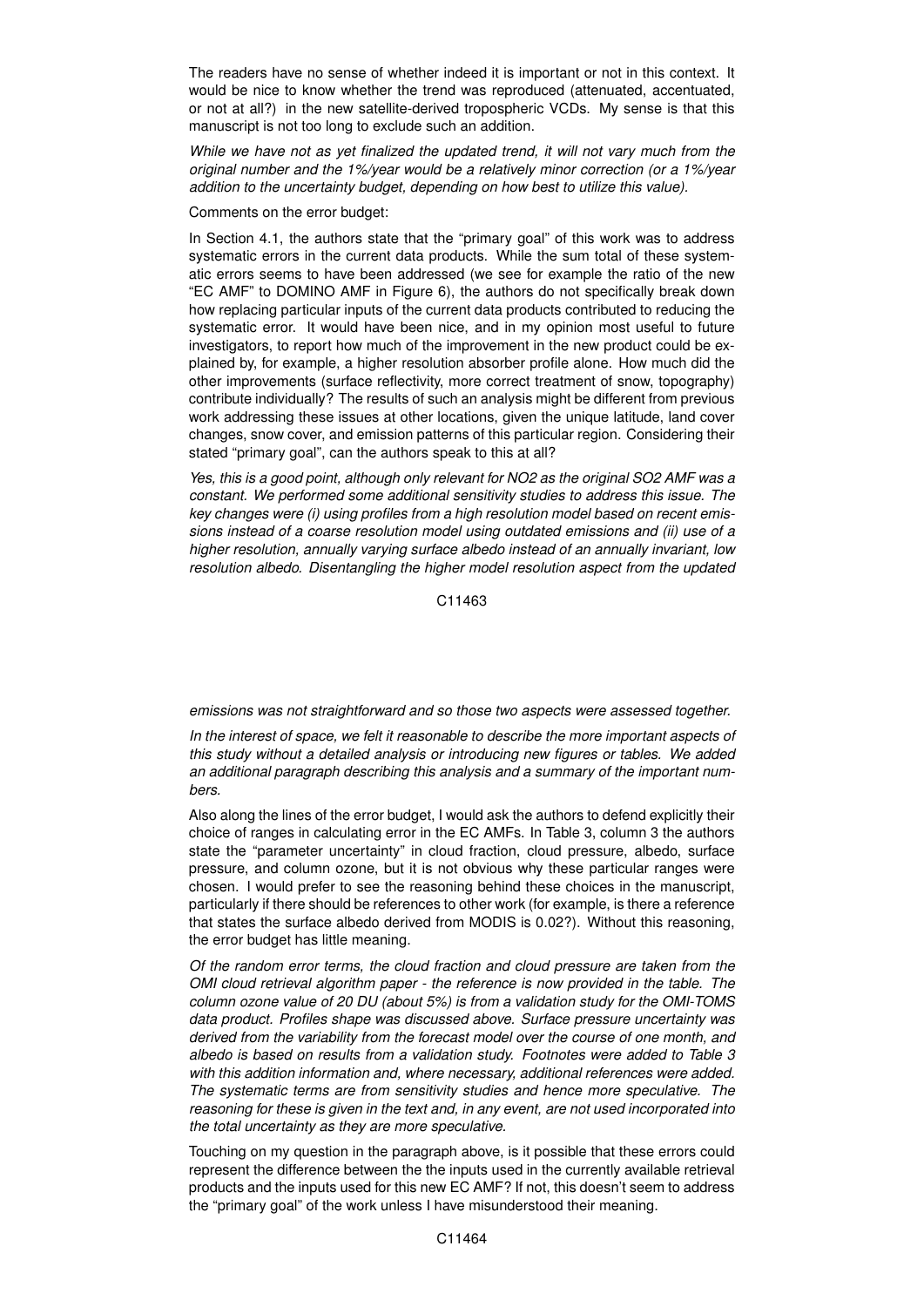*We interpreted this question as - are the differences in inputs between what are used now and what the standard algorithm uses within their uncertainties? In short: perhaps, but the answer is not that straightforward. In general, error in the input information will be some combination of random or systematic. The key improvement in the input information used here - spatial resolution that is better than the OMI measurements - means a sizable component of the systematic error will be reduced. Likewise, accounting for the temporal evolution will help as well. In this sense this does address our primary goal.*

The only choice of "parameter uncertainty" that is explained clearly is the profile shape, where the authors evaluate the uncertainty by recalculating the AMFs using profiles from GEOS-Chem. In this case, my sense is that the error is not properly addressed whatsoever. Profile shape in the GEM-MACH model may or may not be represented realistically in the same way that profile shape in GEOS-Chem may or may not be– so the error could be largely underestimated depending on how similar the modeled processes are.

*This is a fair statement, and both sources of profiles could be completely wrong at times. In that sense this is more of a sensitivity study. However, we have used the GEOS-CHEM profiles for this purpose as they have been used extensively for the calculation of AMFs for several data products and have been compared extensively to aircraft-derived profiles. Thus, we feel, they are reasonable overall, and reference(s) has been added to studies which demonstrate this. While in some ways this is not that satisfying an answer, given all the variables involved, the bottom line is that this is best we can do is to estimate this uncertainty.*

Could the authors take time in the manuscript to elaborate on the model processes that will affect vertical profile in each model. (Would a comparison between models represent a reasonable range that encompasses true profile shapes in order to calculate this uncertainty?)

C11465

*We believe that a discussion on the model processes is beyond the scope of this paper, although we have highlighted references in the paper for the interested reader. Again, we suggest that the GEOS-CHEM model is as good as any in simulated the profile shape, and so differences with it, we believe, represent a reasonable method for quantify the uncertainty.*

Comments on the comparison with surface observations:

The wind-sector averaging prior to calculating a GB observation average is an interesting attempt to get around the problem of pixel-vs-point measurements. Some previous work has calculated a wider temporal average in ground-based observations hoping to represent spatial variability in the temporal. Is the pre- wind-sector averaging approach used here an original approach to this particular problem?

*We are not sure. To our knowledge this is first time it has been used (at least for this application).*

Or are there precedent examples (if so, it would be nice to see references).

*We are not aware of any references.*

Unless I am misunderstanding the authors, the 2-d Gaussian distribution estimate is another interesting approach to what is essentially the same problem (pixel-vs-point). Why have the authors chosen to use both approaches at once instead of comparing the two? There needs to be some further clarification as to how the two approaches address different problems, in order to justify using both.

*The wind-sector averaging was used to better capture the average vmr in the vicinity of the ground station (instead of simply the upwind direction), and in that respect it does not necessarily even involve the satellite resolution issue. The Gaussian was meant to help estimate the effect of the OMI pixel size / relate the area measurement to a point. In other words, each is aimed at correcting a different measurement in order to make their intercomparison "fairer". There are specific circumstances (for example, when the*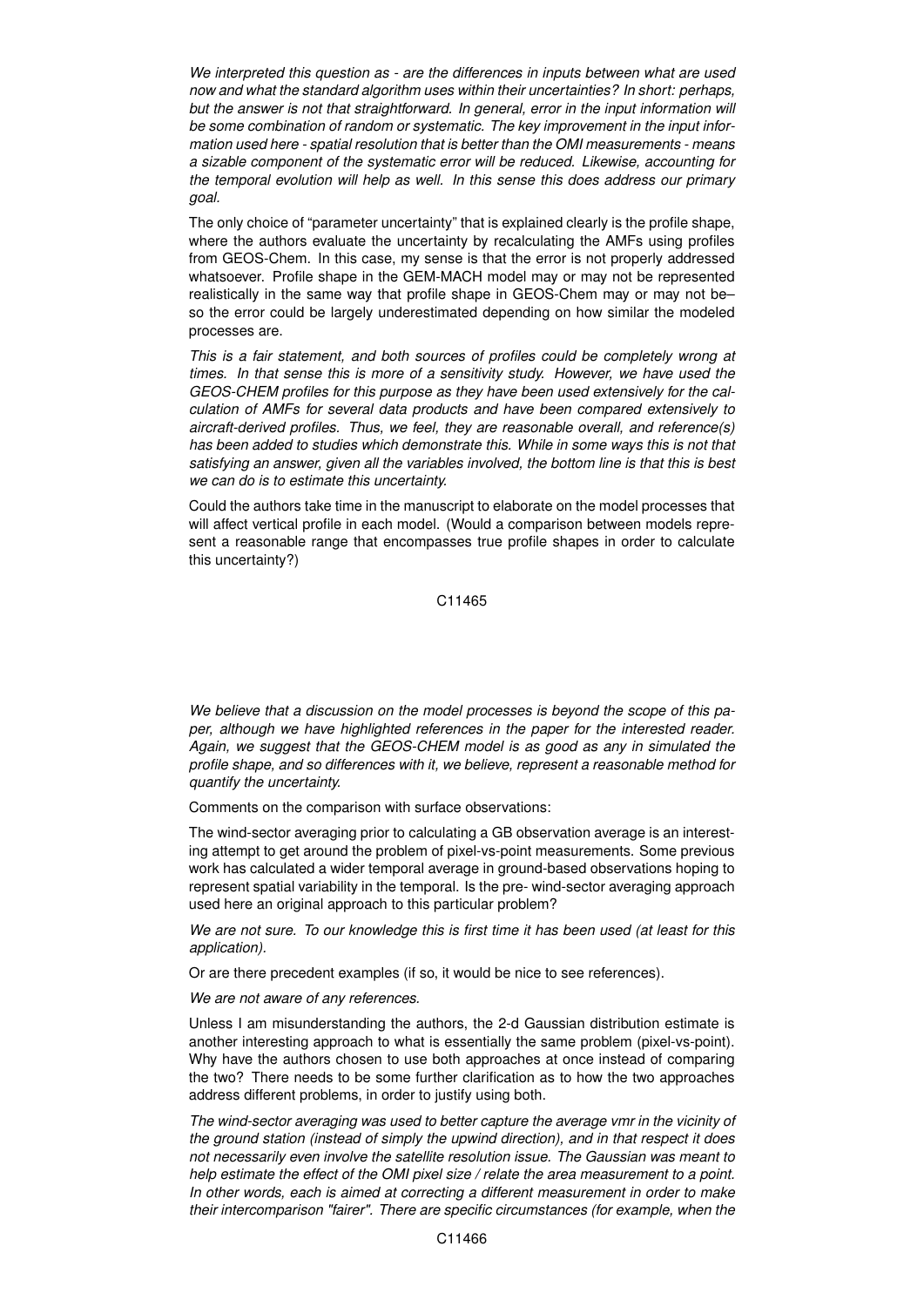*station is right at the edge of an OMI pixel), where it might be better not to perform the wind sector averaging. Likewise, high winds will distort the Gaussian and make it less appropriate to use. The bottom line is that on average we believe this approach is justified.*

The error estimate for the molybdenum-converter based ground instruments ("CF") is based on half the difference between the means of the CF calculated by both GEM-MACH and GEOS-Chem (supplementary material). I would ask that the standard deviation of the CF from each model at overpass time also be included in the supplementary material, to give the interested readers an estimate of the possible range this factor takes on at each location (i.e. by how much are the individual observations are being transformed). The difference of the average CF between the two models gives us no indication of the range of CF values applied at each site.

## *This has been added, as requested, to the supplemental material.*

Finally, the authors chose to address the potential "clear-sky bias" in the OMI measurements by cloud-screening data from GEM-MACH. Could the authors state more clearly how cloud-screening was applied to model data? How are clouds diagnosed in the meteorology of the model (all we are told is that GEM is the Canadian weather forecast model)? Is this then related directly to a cloud-fraction as would be seen by OMI?

*Clouds in GEM-MACH are obtained from 4 different condensation schemes representing different phenomena. Belair et al. (Mon Weather Rev., v133, p1938, 2005) provides a description and evaluation of them. Essentially the 4 schemes produce the clouds associated with (1) the low-level stratocumulus clouds found ahead of synoptic systems (2) the shallow/intermediate cumulus clouds found in their rear portion; (3) the deep convection clouds; and (4) the non-convective clouds. The last two results from very well-known algorithms: Kain Fritsch and Sundqvist respectively. The first two are from less-known schemes: MoisTKE, and Kuo Transient; and those two are described*

## C11467

*in the paper above. We added this reference to the description of the GEM-MACH model (section 2.3)*

*The model quantity used is the total column cloud fraction over all cloud types (this statement was added to the paper). This should be comparable with the effective (geometric) cloud fraction.*

If a model-data screening approach is to be used (instead of sampling the ground data), it would also be good to know how likely it is to reproduce the same "bias" when the model is randomly sampled. Given this discussion, I ask that the authors also state what fraction of data-days in this region was actually removed using radiative cloud fraction of 0.2.

*This is a good question, but unfortunately the WBEA ground stations do not measure clouds or cloud cover (they measure solar radiation, but it is not straightforward to convert this). However, along these same lines, we investigated the distribution of cloud cover in the model and compared it with OMI, which we believe is more informative.*

*The GEM-MACH cloud fraction distribution is reasonably comparable to the OMI (peak at cloud fraction of zero and general decrease thereafter), with the exception that the GEM-MACH has a secondary peak for cloud fraction of 1, which OMI does not. In terms of fraction of days with clear skies, OMI has about 45%, and GEM-MACH about 35%. Increasing the GEM-MACH cloud threshold so that 45% of measurements are considered cloud-free, for consistency with OMI, leads to no appreciable differences in the results.*

The above paragraph has been added to the paper.

Minor/technical comments:

-Abstract: May I suggest the authors state in the abstract the time period for which this study is performed (2005-2011)

*Yes, this was added.*